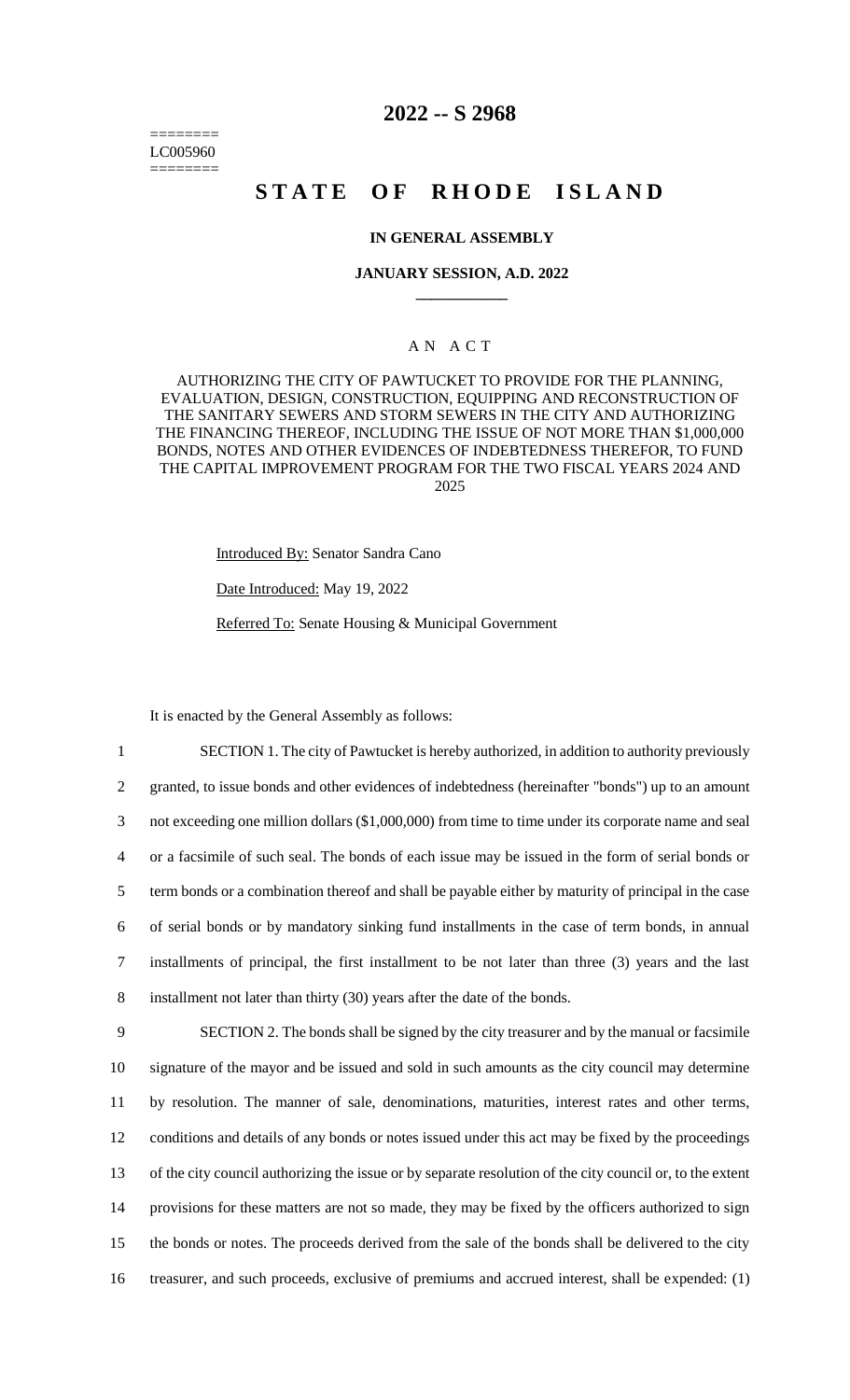For the planning, evaluation, design, construction, equipping and reconstruction of the sewer and sanitation system including a comprehensive sewer system evaluation study and all costs related thereto (the "project"); (2) In payment of the principal of or interest on temporary notes issued under section 3; (3) In repayment of advances under section 4; (4) In payment of related costs of issuance of any bonds or notes; and/or (5) In payment of capitalized interest during construction of the project. No purchaser of any bonds or notes under this act shall be in any way responsible for the proper application of the proceeds derived from the sale thereof. The proceeds of bonds or notes issued under this act, any applicable federal or state assistance and the other monies referred to in sections 6 and 9 shall be deemed appropriated for the purposes of this act without further action than that required by this act.

 SECTION 3. The city council may by resolution authorize the issuance from time to time of interest bearing or discounted notes in anticipation of the issue of bonds under section 2 or in anticipation of the receipt of federal or state aid for the purposes of this act. The amount of original notes issued in anticipation of bonds may not exceed the amount of bonds which may be issued under this act and the amount of original notes issued in anticipation of federal or state aid may not exceed the amount of available federal or state aid as estimated by the city treasurer. Temporary notes issued hereunder shall be signed by the manual or facsimile signatures of the city treasurer and the mayor and shall be payable within five (5) years from their respective dates, but the principal of and interest on notes issued for a shorter period may be renewed or paid from time to time by the issue of other notes hereunder; provided the period from the date of an original note to the maturity of any note issued to renew or pay the same debt or the interest thereon shall not exceed five (5) years. Any temporary notes in anticipation of bonds issued under this section may be refunded prior to the maturity of the notes by the issuance of additional temporary notes; provided that, no such refunding shall result in any amount of such temporary notes outstanding at any one time in excess of two hundred percent (200%) of the amount of bonds which may be issued under 26 this act; and provided, further, that if the issuance of any such refunding notes results in any amount of such temporary notes outstanding at any one time in excess of the amount of bonds which may be issued under this act, the proceeds of such refunding notes shall be deposited in a separate fund established with the bank which is paying agent for the notes being refunded. Pending their use to pay the notes being refunded, monies in the fund shall be invested for the benefit of the city by the paying agent at the direction of the city treasurer in any investment permitted under section 5. The monies in the fund and any investments held as a part of the fund shall be held in trust and shall be applied by the paying agent solely to the payment or prepayment of the principal of and interest on the notes being refunded. Upon payment of all principal of and interest on the notes, any excess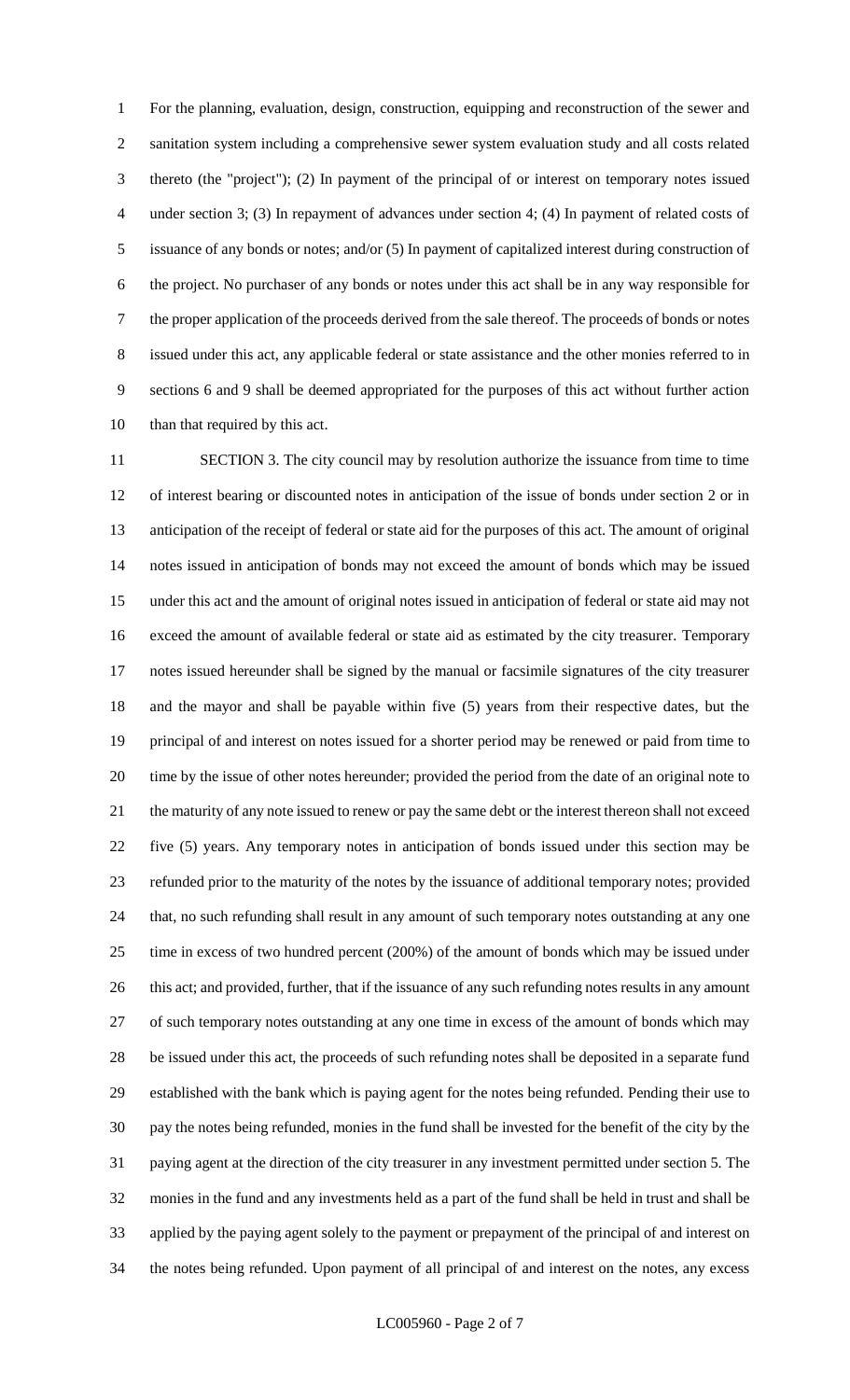monies in the fund shall be distributed to the city. The city may pay the principal of and interest on notes in full from other than the issuance of refunding notes prior to the issuance of bonds pursuant to section 1 hereof. In such case, the city's authority to issue bonds or notes in anticipation of bonds under this act shall continue provided that: (1) The city council passes a resolution evidencing the city's intent to pay off the notes without extinguishing the authority to issue bonds or notes; and (2) That the period from the date of an original note to the maturity date of any other note shall not exceed five (5) years. Section 5-106 of the city charter shall not apply to the issue of notes in anticipation of bonds.

 SECTION 4. Pending any authorization or issue of bonds hereunder or pending or in lieu of any authorization or issue of notes hereunder, the city treasurer, with the approval of the city council may, to the extent that bonds or notes may be issued hereunder, apply funds in the general treasury of the city to the purposes specified in section 2, such advances to be repaid without interest from the proceeds of bonds or notes subsequently issued or from the proceeds of applicable federal or state assistance or from other available funds.

 SECTION 5. Any proceeds of bonds or notes issued hereunder or of any applicable federal or state assistance, pending their expenditure may be deposited or invested by the city treasurer, in demand deposits, time deposits or savings deposits in banks which are members of the Federal Deposit Insurance Corporation or in obligations issued or guaranteed by the United States of America or by any agency or instrumentality thereof or as may be provided in any other applicable law of the State of Rhode Island or resolution of the city council or pursuant to an investment policy of the city.

 SECTION 6. Any accrued interest received upon the sale of bonds or notes hereunder shall be applied to the payment of the first interest due thereon. Any premiums arising from the sale of bonds or notes hereunder and, to the extent permitted by applicable federal laws, any net earnings or profits realized from the deposit or investment of funds hereunder shall, in the discretion of the city treasurer, be applied to the cost of preparing, issuing, and marketing bonds or notes hereunder to the extent not otherwise provided, to the payment of the cost of the project, to the payment of the principal of or interest on bonds or notes issued hereunder, to the revenues of the city and dealt with as part of the revenues of the city from property taxes to the extent permitted by federal law, or to any one or more of the foregoing. The cost of preparing, issuing, and marketing bonds or notes hereunder may also, in the discretion of the city treasurer, be met from bond or note proceeds exclusive of premium and accrued interest or from other monies available therefor. Any balance of bond or note proceeds remaining after payment of the cost of the projects and the cost of preparing, issuing and marketing bonds or notes hereunder shall be applied to the payment of the principal of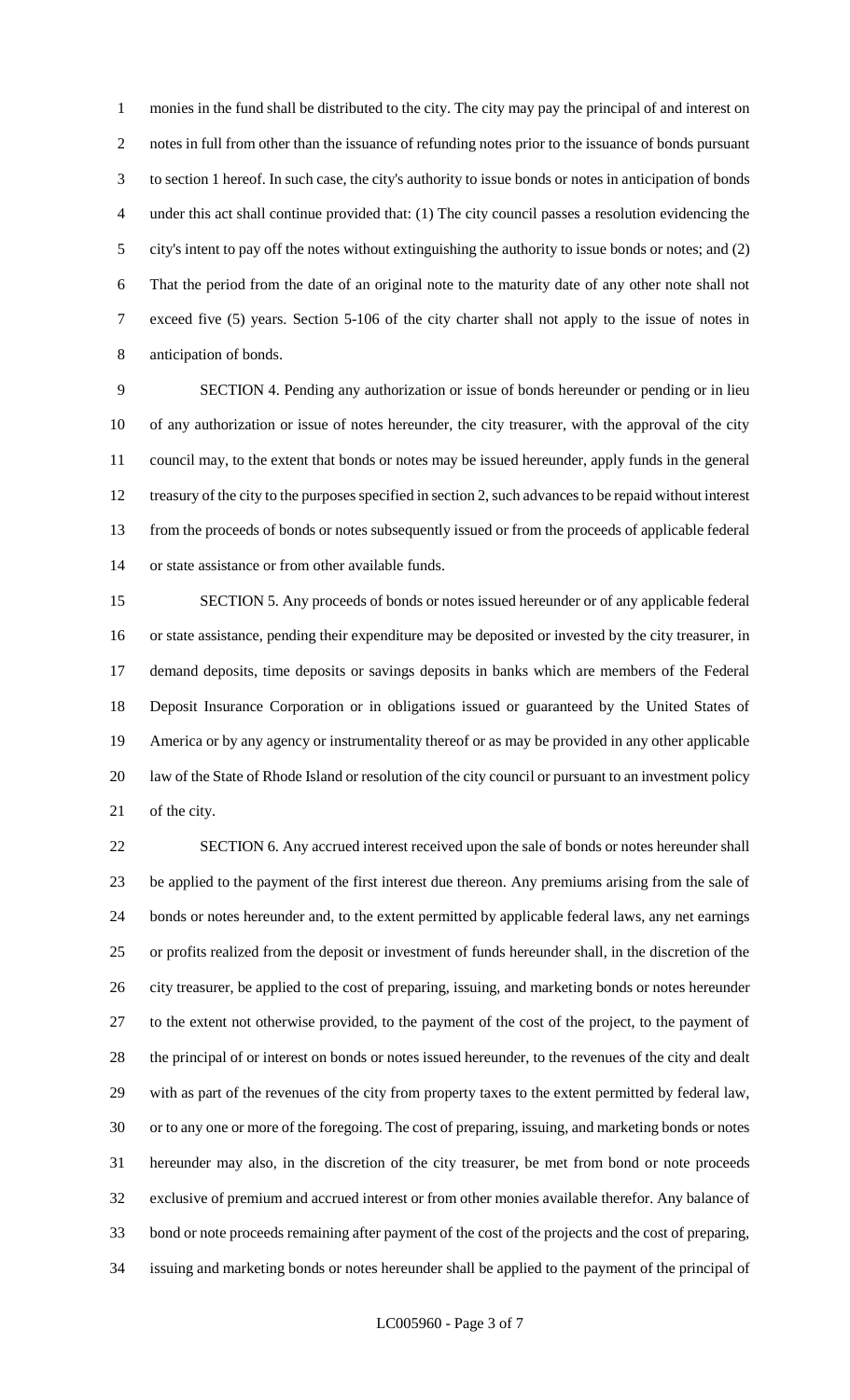or interest on bonds or notes issued hereunder. To the extent permitted by applicable federal laws, any earnings or net profit realized from the deposit or investment of funds hereunder may, upon receipt, be added to and dealt with as part of the revenues of the city from property taxes. In exercising any discretion under this section, the city treasurer shall be governed by any instructions adopted by resolution of the city council. Any balance of bond or note proceeds remaining after completion of the project shall be subject to section 5-109 of the city charter.

 SECTION 7. All bonds and notes issued under this act and the debt evidenced hereby shall be obligatory on the city in the same manner and to the same extent as other debts lawfully contracted by it and shall be excepted from the operation of § 45-12-2 and any provision of the city charter. No such obligation shall at any time be included in the debt of the city for the purpose of ascertaining its borrowing capacity. The city shall annually appropriate a sum sufficient to pay the principal and interest coming due within the year on bonds and notes issued hereunder to the extent that monies therefor are not otherwise provided. If such sum is not appropriated, it shall nevertheless be added to the annual tax levy. In order to provide such sum in each year and notwithstanding any provisions of law to the contrary, all taxable property in the city shall be subject to ad valorem taxation by the city without limitation as to rate or amount.

 SECTION 8. Any bonds or notes issued under the provisions of this act, if properly executed by the officers of the city in office on the date of execution, shall be valid and binding according to their terms notwithstanding that before the delivery thereof and payment therefor any or all of such officers shall for any reason have ceased to hold office.

 SECTION 9. The city, acting by resolution of its city council is authorized to apply for, contract for and expend any federal or state advances or other grants of assistance which may be available for the purposes of this act, and any such expenditures may be in addition to other monies provided in this act. To the extent of any inconsistency between any law of this state and any applicable federal law or regulation, the latter shall prevail. Federal and state advances, with interest where applicable, whether contracted for prior to or after the effective date of this act, may be repaid as a cost of the project under section 2.

 SECTION 10. Bonds and notes may be issued under this act without obtaining the approval of any governmental agency or the taking of any proceedings or the happening of any conditions except as specifically required by this act for such issue. In carrying out any project financed in whole or in part under this act, including where applicable the condemnation of any land or interest in land, and in the levy and collection of assessments or other charges permitted by law on account of any such project, all action shall be taken which is necessary to meet constitutional requirements whether or not such action is otherwise required by statute, but the validity of bonds and notes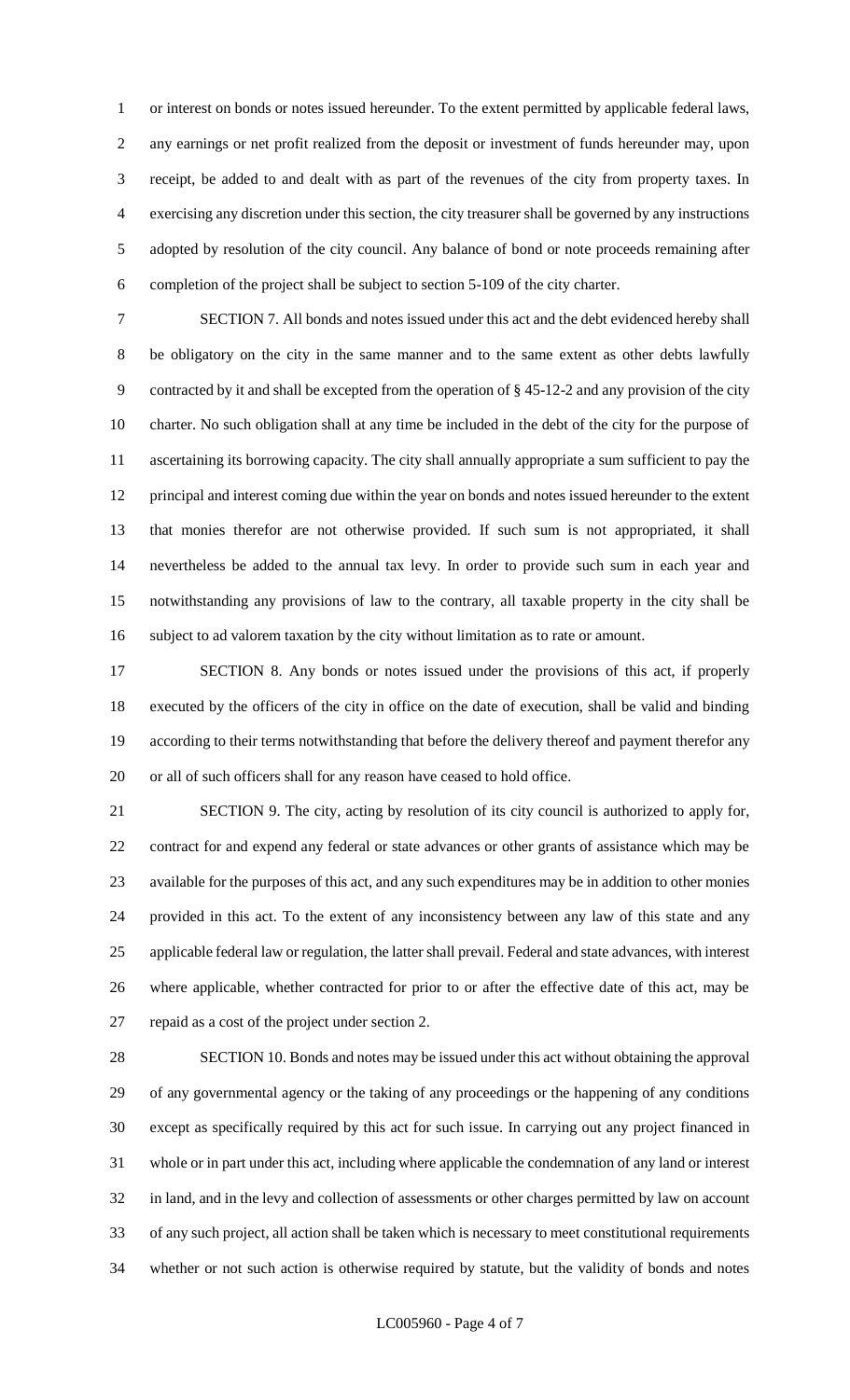issued hereunder shall in no way depend upon the validity or occurrence of such action. Without limiting the generality of the foregoing, the validity of bonds and notes issued hereunder shall in no way be affected by section 2-308 of the city charter and section 4-1602 of the city code of ordinances, and the purposes of this act shall be deemed to constitute a single project under article V of the city charter.

 SECTION 11. The city treasurer and the mayor, on behalf of the city are hereby authorized to execute such instruments, documents or other papers as either of the foregoing deem necessary or desirable to carry out the intent of this act and are also authorized to take all actions and execute all documents necessary to comply with federal tax and securities laws, which documents or agreements may have a term coextensive with the maturity of the bonds authorized hereby, including Rule 15c2-12 of the Securities and Exchange Commission (the "Rule") and to execute and deliver a continuing disclosure agreement or certificate in connection with the bonds or notes in the form as shall be deemed advisable by such officers in order to comply with the Rule.

14 SECTION 12. All or any portion of the authorized but unissued authority to issue bonds and notes under this act may be extinguished by resolution of the city council, without further action by the general assembly, seven (7) years after the effective date of this act.

 SECTION 13. The question of the approval of this act shall be submitted to the electors of the city at the next general election but if a special city-wide election or special state election, in either case other than a primary, is called for a date earlier than the date of such general election, the mayor may direct that the question of the approval of this act be submitted at such special election. The question shall be submitted in substantially the following form: "Shall an act passed 22 at the January 2022 session of the general assembly entitled 'AN ACT AUTHORIZING THE CITY OF PAWTUCKET TO PROVIDE FOR THE PLANNING, EVALUATION, DESIGN, CONSTRUCTION, EQUIPPING AND RECONSTRUCTION OF THE SANITARY SEWERS AND STORM SEWERS IN THE CITY AUTHORIZING THE FINANCING THEREOF, INCLUDING THE ISSUE OF NOT MORE THAN \$1,000,000 BONDS, NOTES AND OTHER EVIDENCES OF INDEBTEDNESS THEREFOR, TO FUND THE CAPITAL IMPROVEMENT PROGRAM FOR THE TWO FISCAL YEARS 2024 AND 2025' be approved?" and the warning for the election shall contain the question to be submitted. From the time the election is warned and until it is held, it shall be the duty of the city clerk to keep a copy of the act available at the clerk's office for public inspection, but the validity of the election shall not be affected by this requirement. To the extent of any inconsistency between this act and the city charter or any law of special applicability to the city, this act shall prevail.

SECTION 14. This section and the foregoing shall take effect upon passage. The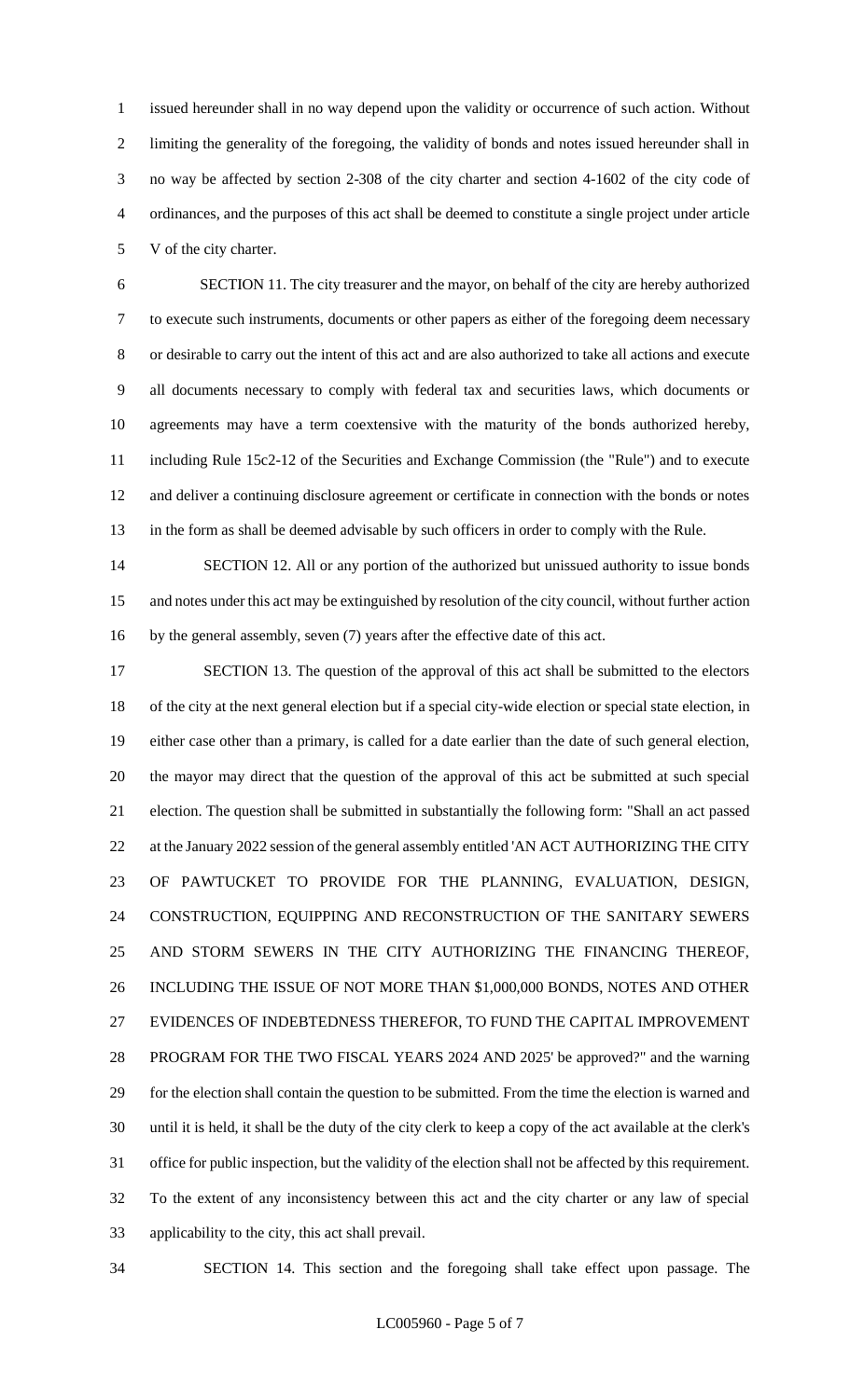- 1 remainder of this act shall take effect upon the approval of this act by a majority of those voting on
- 2 the question at the election prescribed by the foregoing section.

======== LC005960  $=$